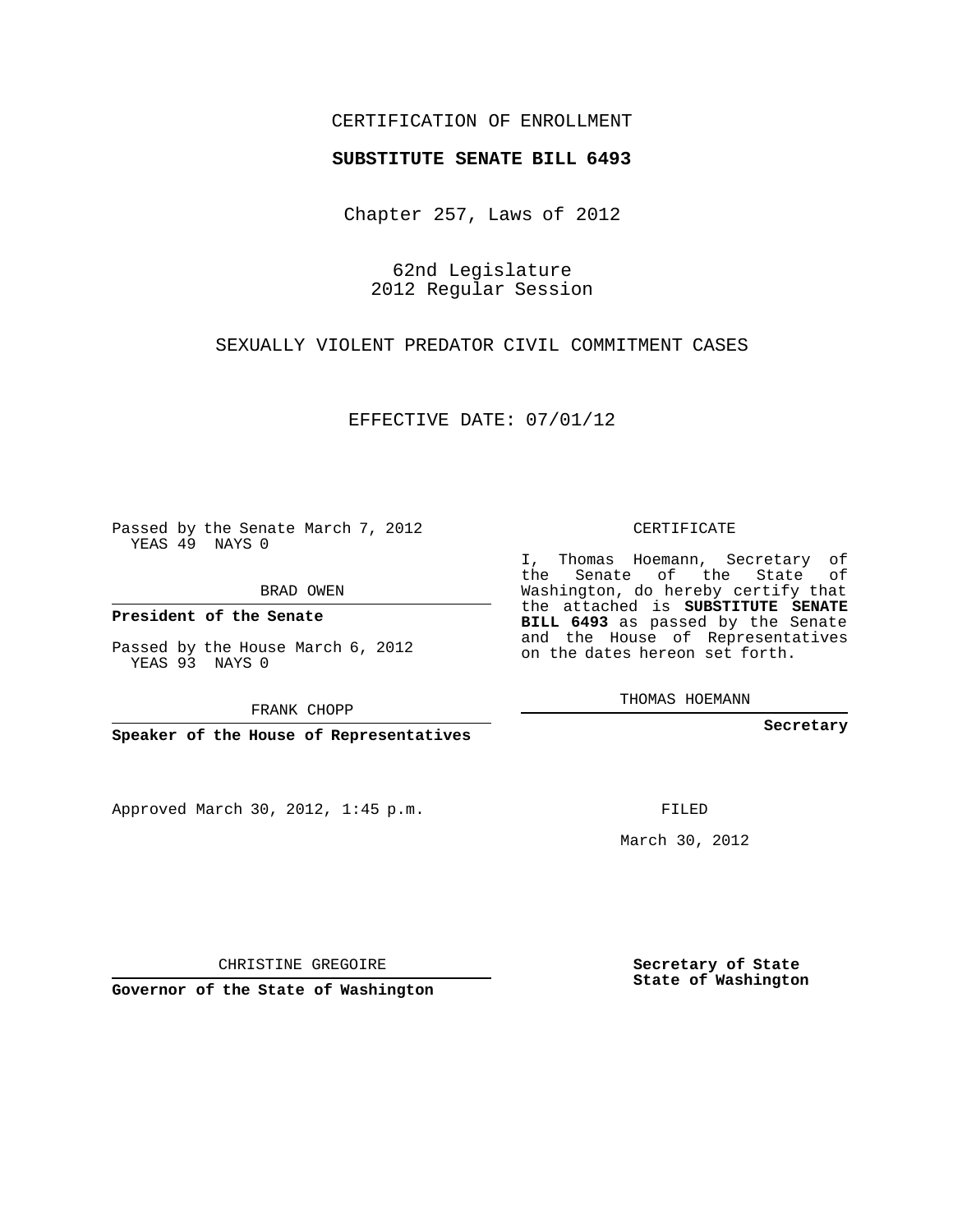## **SUBSTITUTE SENATE BILL 6493** \_\_\_\_\_\_\_\_\_\_\_\_\_\_\_\_\_\_\_\_\_\_\_\_\_\_\_\_\_\_\_\_\_\_\_\_\_\_\_\_\_\_\_\_\_

\_\_\_\_\_\_\_\_\_\_\_\_\_\_\_\_\_\_\_\_\_\_\_\_\_\_\_\_\_\_\_\_\_\_\_\_\_\_\_\_\_\_\_\_\_

AS AMENDED BY THE HOUSE

Passed Legislature - 2012 Regular Session

**State of Washington 62nd Legislature 2012 Regular Session**

**By** Senate Human Services & Corrections (originally sponsored by Senators Regala, Hargrove, Stevens, Harper, Kline, Carrell, and Shin)

READ FIRST TIME 02/03/12.

 AN ACT Relating to sexually violent predator civil commitment cases; amending RCW 2.70.020, 71.09.040, 71.09.050, 71.09.080, 71.09.090, 71.09.110, 71.09.120, and 71.09.140; adding a new section to chapter 2.70 RCW; adding new sections to chapter 71.09 RCW; creating new sections; and providing an effective date.

BE IT ENACTED BY THE LEGISLATURE OF THE STATE OF WASHINGTON:

 **Sec. 1.** RCW 2.70.020 and 2008 c 313 s 4 are each amended to read as follows:

The director shall:

 (1) Administer all state-funded services in the following program areas:

 (a) Trial court criminal indigent defense, as provided in chapter 10.101 RCW;

(b) Appellate indigent defense, as provided in this chapter;

 (c) Representation of indigent parents qualified for appointed counsel in dependency and termination cases, as provided in RCW 13.34.090 and 13.34.092;

 (d) Extraordinary criminal justice cost petitions, as provided in RCW 43.330.190;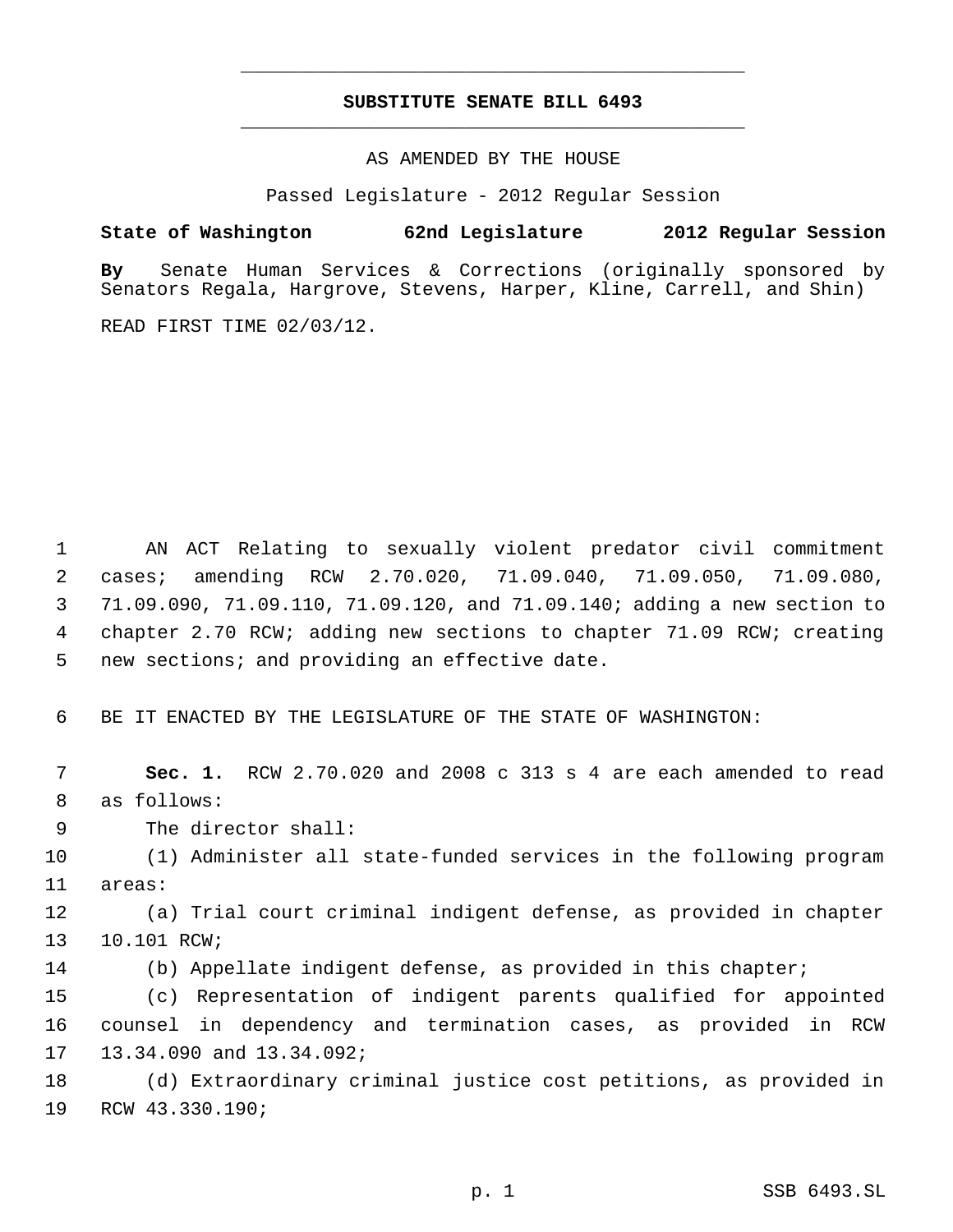(e) Compilation of copies of DNA test requests by persons convicted of felonies, as provided in RCW 10.73.170;

 (f) Representation of indigent respondents qualified for appointed 4 counsel in sexually violent predator civil commitment cases, as 5 provided in chapter 71.09 RCW;

 (2) Submit a biennial budget for all costs related to the office's program areas;

 (3) Establish administrative procedures, standards, and guidelines for the office's program areas, including cost-efficient systems that 10 provide for authorized recovery of costs;

 (4) Provide oversight and technical assistance to ensure the effective and efficient delivery of services in the office's program areas;

 (5) Recommend criteria and standards for determining and verifying indigency. In recommending criteria for determining indigency, the director shall compile and review the indigency standards used by other state agencies and shall periodically submit the compilation and report to the legislature on the appropriateness and consistency of such standards;

 (6) Collect information regarding indigent defense services funded by the state and report annually to the advisory committee, the 22 legislature, and the supreme court;

 (7) Coordinate with the supreme court and the judges of each division of the court of appeals to determine how appellate attorney services should be provided.

 The office of public defense shall not provide direct representation of clients.

 NEW SECTION. **Sec. 2.** A new section is added to chapter 2.70 RCW to read as follows:

 In providing indigent defense services for sexually violent predator civil commitment cases under chapter 71.09 RCW, the director shall:

 (1) In accordance with state contracting laws, contract with persons admitted to practice law in this state and organizations employing persons admitted to practice law in this state for the provision of legal services to indigent persons;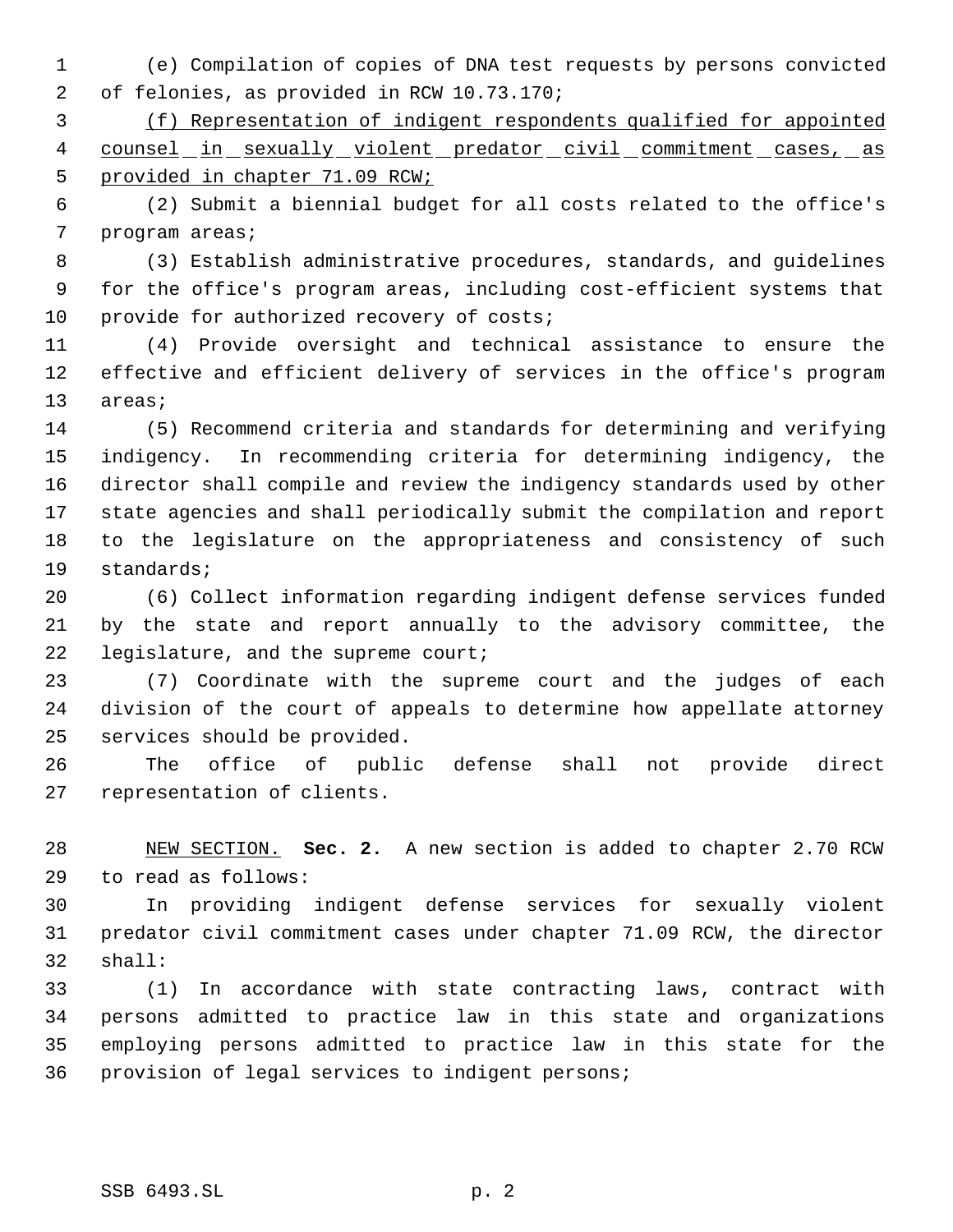(2) Establish annual contract fees for defense legal services 2 within amounts appropriated based on court rules and court orders;

 (3) Ensure an indigent person qualified for appointed counsel has one contracted counsel appointed to assist him or her. Upon a showing of good cause, the court may order additional counsel;

 (4) Consistent with court rules and court orders, establish procedures for the reimbursement of expert witness and other 8 professional and investigative costs;

 (5) Review and analyze existing caseload standards and make recommendations for updating caseload standards as appropriate;

 (6) Annually, with the first report due December 1, 2013, submit a report to the chief justice of the supreme court, the governor, and the legislature, with all pertinent data on the operation of indigent defense services for commitment proceedings under this section, including:

 (a) Recommended levels of appropriation to maintain adequate 17 indigent defense services to the extent constitutionally required;

 (b) The time to trial for all commitment trial proceedings including a list of the number of continuances granted, the party that requested the continuance, the county where the proceeding is being heard, and, if available, the reason the continuance was granted;

 (c) Recommendations for policy changes, including changes in statutes and changes in court rules, which may be appropriate for the improvement of sexually violent predator civil commitment proceedings.

 NEW SECTION. **Sec. 3.** (1) All powers, duties, and functions of the department of social and health services and the special commitment center pertaining to indigent defense under chapter 71.09 RCW are transferred to the office of public defense.

 (2)(a) The office of public defense may request any written materials in the possession of the department of social and health services and the special commitment center pertaining to the powers, functions, and duties transferred, which shall be delivered to the custody of the office of public defense. Materials may be transferred electronically and/or in hard copy, as agreed by the agencies. All funds, credits, or other assets held in connection with the powers, functions, and duties transferred shall be assigned to the office of public defense.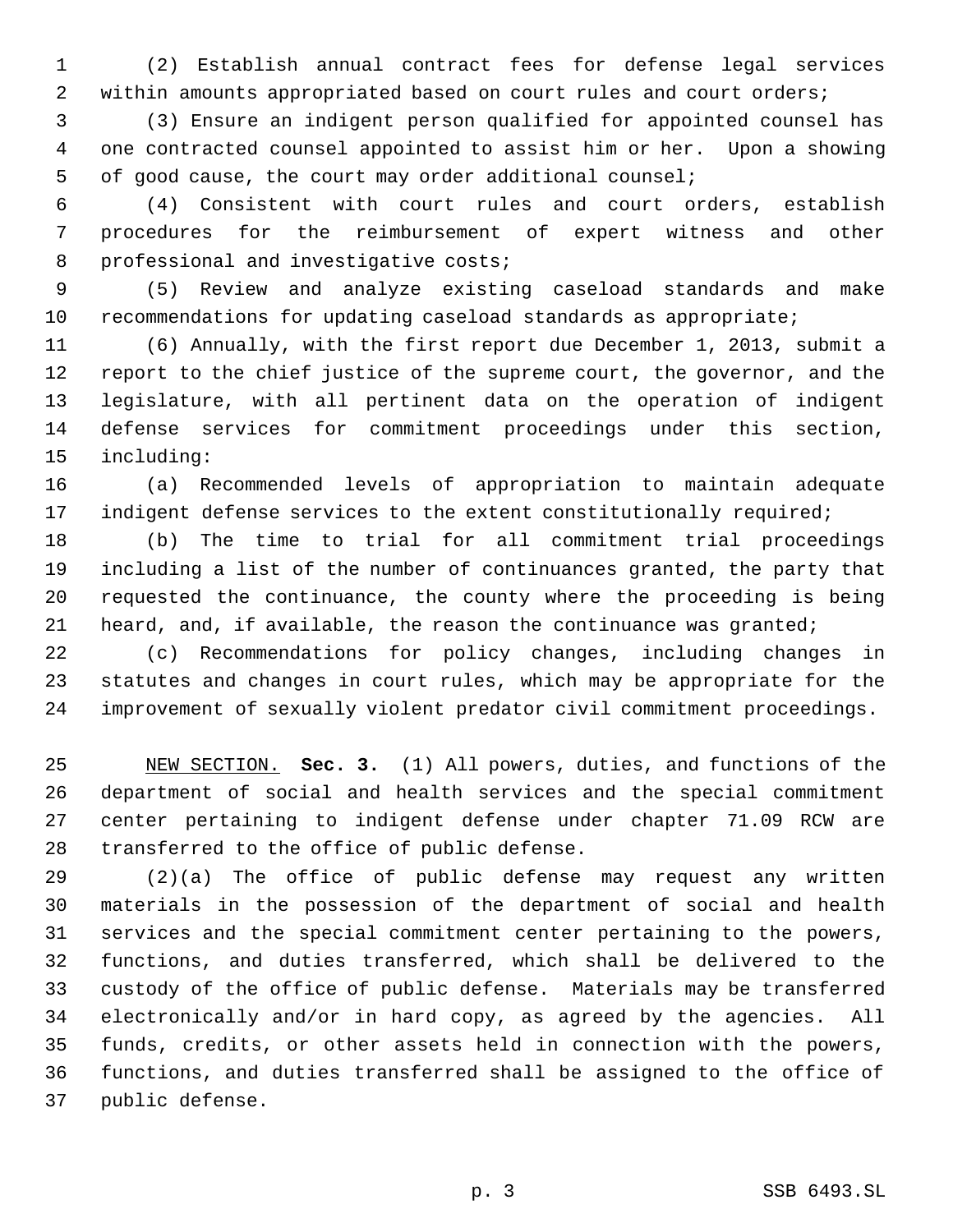(b) Any appropriations made to the department of social and health services for carrying out the powers, functions, and duties transferred shall, on July 1, 2012, be transferred and credited to the office of public defense.

 (3) Notwithstanding the effective date of this section, if implementation of office of public defense contracts would result in the substitution of counsel within one hundred eighty days of a scheduled trial date, the director of the office of public defense may continue defense services with existing counsel to facilitate continuity of effective representation and avoid further continuance of a trial. When existing counsel is maintained, payment to complete the trial shall be prorated based on standard contract fees established by the office of public defense under section 2 of this act and, at the director's discretion, may include extraordinary compensation based on attorney documentation.

 **Sec. 4.** RCW 71.09.040 and 2009 c 409 s 4 are each amended to read as follows:

 (1) Upon the filing of a petition under RCW 71.09.030, the judge shall determine whether probable cause exists to believe that the person named in the petition is a sexually violent predator. If such determination is made the judge shall direct that the person be taken 22 into custody and notify the office of public defense of the potential need for representation.

 (2) Within seventy-two hours after a person is taken into custody pursuant to subsection (1) of this section, the court shall provide the person with notice of, and an opportunity to appear in person at, a hearing to contest probable cause as to whether the person is a sexually violent predator. In order to assist the person at the hearing, within twenty-four hours of service of the petition, the prosecuting agency shall provide to the person or his or her counsel a copy of all materials provided to the prosecuting agency by the referring agency pursuant to RCW 71.09.025, or obtained by the prosecuting agency pursuant to RCW 71.09.025(1) (c) and (d). At this hearing, the court shall (a) verify the person's identity, and (b) determine whether probable cause exists to believe that the person is a sexually violent predator. At the probable cause hearing, the state may rely upon the petition and certification for determination of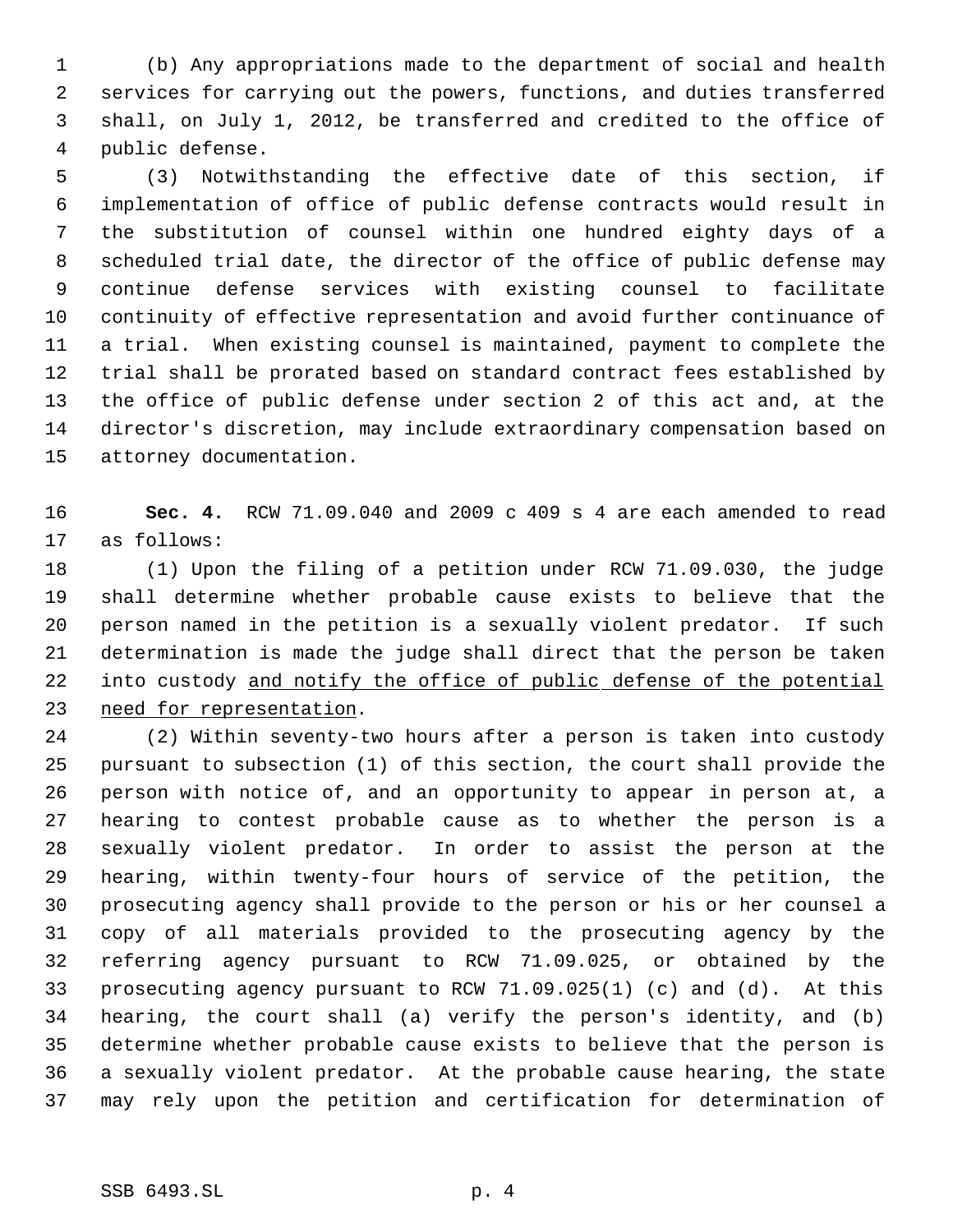probable cause filed pursuant to RCW 71.09.030. The state may supplement this with additional documentary evidence or live testimony. The person may be held in total confinement at the county jail until the trial court renders a decision after the conclusion of the seventy- two hour probable cause hearing. The county shall be entitled to reimbursement for the cost of housing and transporting the person pursuant to rules adopted by the secretary.

 (3) At the probable cause hearing, the person shall have the following rights in addition to the rights previously specified: (a) To be represented by counsel, and if the person is indigent as defined 11 in RCW 10.101.010, to have office of public defense contracted counsel 12 appointed as provided in RCW 10.101.020; (b) to present evidence on his or her behalf; (c) to cross-examine witnesses who testify against him 14 or her; (d) to view and copy all petitions and reports in the court file. The court must permit a witness called by either party to testify by telephone. Because this is a special proceeding, discovery pursuant to the civil rules shall not occur until after the hearing has been held and the court has issued its decision.

 (4) If the probable cause determination is made, the judge shall 20 direct that the person be transferred to ((an appropriate facility for 21 an evaluation as to whether the person is a sexually violent predator. 22 The  $-evaluation - shall - be - conducted - by - a - person - deemed - to - be$ 23 professionally-qualified-to-conduct-such-an-examination-pursuant-to 24 rules developed by the department of social and health services. In 25 adopting such rules, the department of social and health services shall 26 consult  $-with - the - department - of - health - and - the - department - of$ 27 corrections)) the custody of the department of social and health services for placement in a total confinement facility operated by the 29 department. In no event shall the person be released from confinement 30 prior to trial. ((A witness called by either party shall be permitted 31 to testify by telephone.))

 **Sec. 5.** RCW 71.09.050 and 2010 1st sp.s. c 28 s 1 are each amended to read as follows:

 (1) Within forty-five days after the completion of any hearing held pursuant to RCW 71.09.040, the court shall conduct a trial to determine whether the person is a sexually violent predator. The trial may be continued upon the request of either party and a showing of good cause,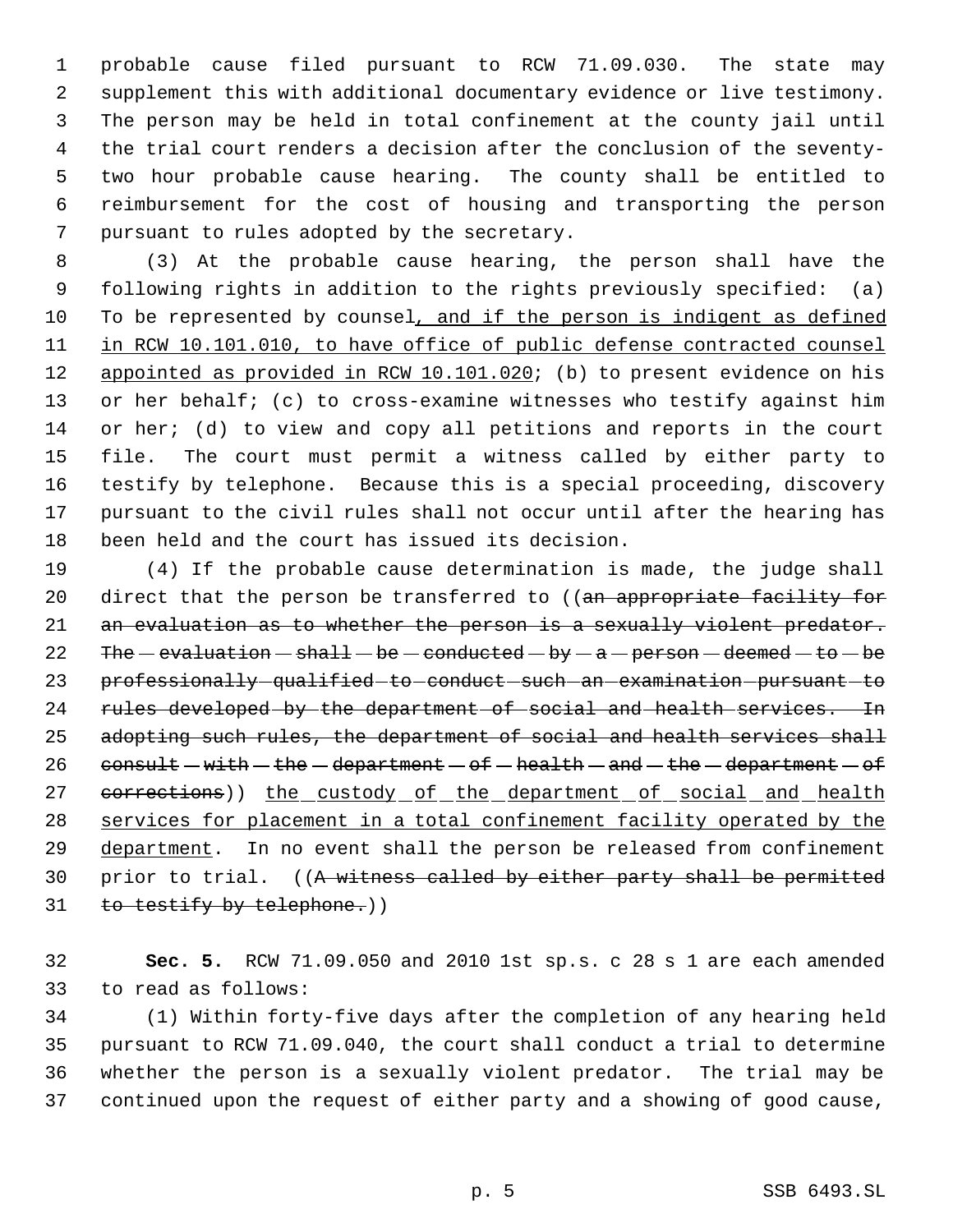or by the court on its own motion in the due administration of justice, 2 and when the respondent will not be substantially prejudiced. ((The department is responsible for the cost of one expert or professional person to conduct an evaluation on the prosecuting agency's behalf.)) The prosecuting agency shall have a right to a current evaluation of the person by experts chosen by the state. The judge may require the person to complete any or all of the following procedures or tests if 8 requested by the evaluator:  $(a)$   $A$  clinical interview; (b) 9 psychological testing; (c) plethysmograph testing; and (d) polygraph 10 testing. The judge may order the person to complete any other 11 procedures and tests relevant to the evaluation. The state is 12 responsible for the costs of the evaluation. At all stages of the proceedings under this chapter, any person subject to this chapter shall be entitled to the assistance of counsel, and if the person is 15 indigent as defined in RCW 10.101.010, the court, as provided in RCW 16 10.101.020, shall appoint office of public defense contracted counsel to assist him or her. The person shall be confined in a secure facility for the duration of the trial.

19 (2) Whenever any indigent person is subjected to an evaluation 20 under this chapter, the ((department)) office of public defense is responsible for the cost of one expert or professional person to conduct an evaluation on the person's behalf. When the person wishes to be evaluated by a qualified expert or professional person of his or her own choice, the expert or professional person must be permitted to have reasonable access to the person for the purpose of such evaluation, as well as to all relevant medical and psychological records and reports. In the case of a person who is indigent, the court shall, upon the person's request, assist the person in obtaining an expert or professional person to perform an evaluation or participate in the trial on the person's behalf. Nothing in this chapter precludes the person from paying for additional expert services at his or her own expense.

 (3) The person, the prosecuting agency, or the judge shall have the right to demand that the trial be before a twelve-person jury. If no demand is made, the trial shall be before the court.

 **Sec. 6.** RCW 71.09.080 and 2010 c 218 s 2 are each amended to read as follows: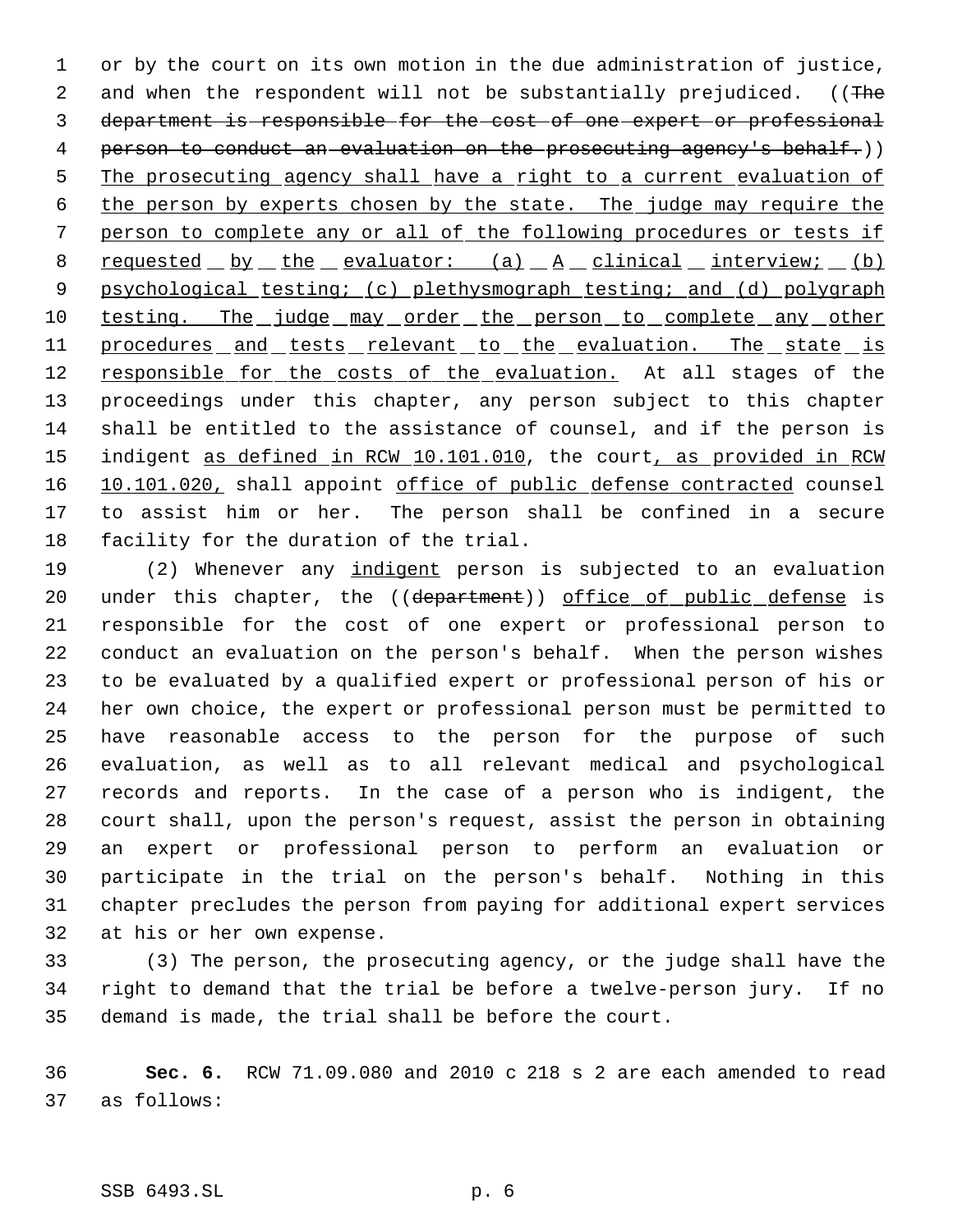(1) Any person subjected to restricted liberty as a sexually violent predator pursuant to this chapter shall not forfeit any legal right or suffer any legal disability as a consequence of any actions taken or orders made, other than as specifically provided in this chapter, or as otherwise authorized by law.

 (2)(a) Any person committed or detained pursuant to this chapter shall be prohibited from possessing or accessing a personal computer if the resident's individualized treatment plan states that access to a computer is harmful to bringing about a positive response to a specific and certain phase or course of treatment.

 (b) A person who is prohibited from possessing or accessing a personal computer under (a) of this subsection shall be permitted to access a limited functioning personal computer capable of word processing and limited data storage on the computer only that does not have: (i) Internet access capability; (ii) an optical drive, external 16 drive, universal serial bus port, or similar drive capability; or (iii) the capability to display photographs, images, videos, or motion pictures, or similar display capability from any drive or port capability listed under (b)(ii) of this subsection.

 (3) Any person committed pursuant to this chapter has the right to adequate care and individualized treatment. The department of social and health services shall keep records detailing all medical, expert, and professional care and treatment received by a committed person, and shall keep copies of all reports of periodic examinations made pursuant to this chapter. All such records and reports shall be made available upon request only to: The committed person, his or her attorney, the 27 prosecuting ((attorney)) agency, the court, the protection and advocacy agency, or another expert or professional person who, upon proper showing, demonstrates a need for access to such records.

 (4) At the time a person is taken into custody or transferred into a facility pursuant to a petition under this chapter, the professional person in charge of such facility or his or her designee shall take reasonable precautions to inventory and safeguard the personal property of the persons detained or transferred. A copy of the inventory, signed by the staff member making it, shall be given to the person detained and shall, in addition, be open to inspection to any responsible relative, subject to limitations, if any, specifically imposed by the detained person. For purposes of this subsection,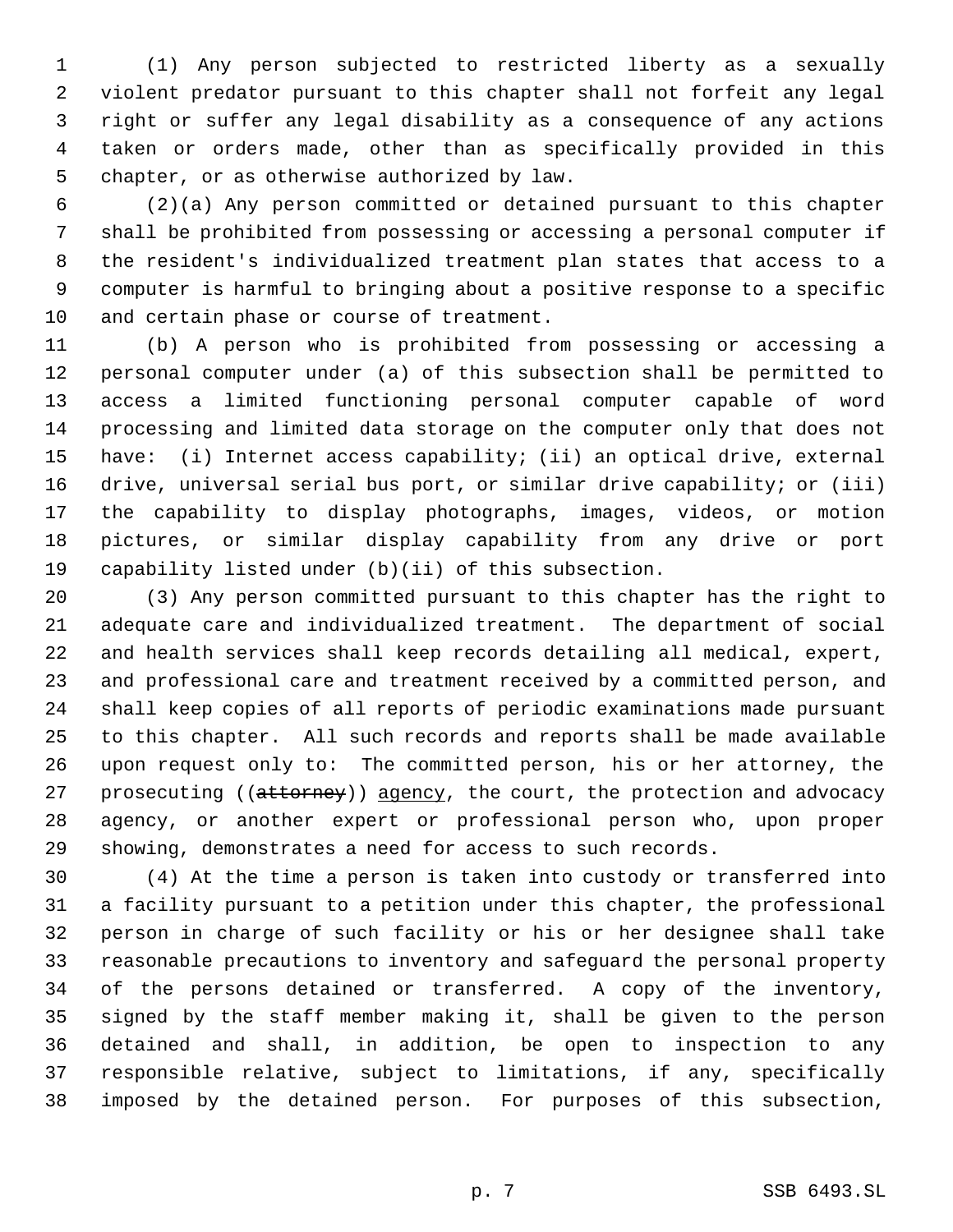"responsible relative" includes the guardian, conservator, attorney, spouse, parent, adult child, or adult brother or sister of the person. The facility shall not disclose the contents of the inventory to any other person without consent of the patient or order of the court.

 (5) Nothing in this chapter prohibits a person presently committed from exercising a right presently available to him or her for the purpose of obtaining release from confinement, including the right to petition for a writ of habeas corpus.

 (6) No indigent person may be conditionally released or unconditionally discharged under this chapter without suitable clothing, and the secretary shall furnish the person with such sum of money as is required by RCW 72.02.100 for persons without ample funds who are released from correctional institutions. As funds are available, the secretary may provide payment to the indigent persons conditionally released pursuant to this chapter consistent with the optional provisions of RCW 72.02.100 and 72.02.110, and may adopt rules to do so.

 (7) If a civil commitment petition is dismissed, or a trier of fact determines that a person does not meet civil commitment criteria, the person shall be released within twenty-four hours of service of the release order on the superintendent of the special commitment center, or later by agreement of the person who is the subject of the petition.

 **Sec. 7.** RCW 71.09.090 and 2011 2nd sp.s. c 7 s 2 are each amended to read as follows:

 (1) If the secretary determines that the person's condition has so changed that either: (a) The person no longer meets the definition of a sexually violent predator; or (b) conditional release to a less restrictive alternative is in the best interest of the person and conditions can be imposed that adequately protect the community, the secretary shall authorize the person to petition the court for conditional release to a less restrictive alternative or unconditional discharge. The petition shall be filed with the court and served upon the prosecuting agency responsible for the initial commitment. The court, upon receipt of the petition for conditional release to a less restrictive alternative or unconditional discharge, shall within forty-five days order a hearing.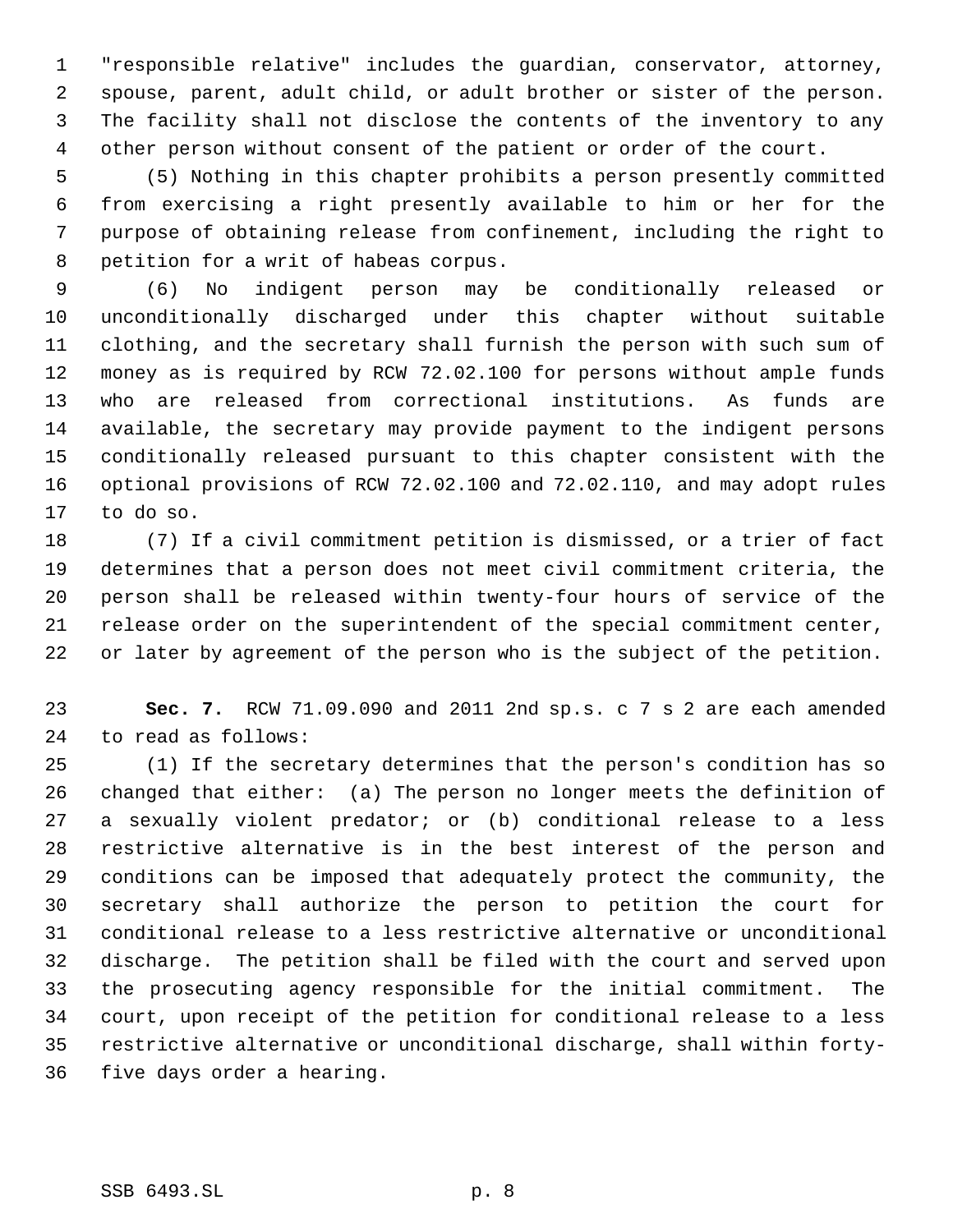(2)(a) Nothing contained in this chapter shall prohibit the person from otherwise petitioning the court for conditional release to a less restrictive alternative or unconditional discharge without the secretary's approval. The secretary shall provide the committed person with an annual written notice of the person's right to petition the court for conditional release to a less restrictive alternative or unconditional discharge over the secretary's objection. The notice shall contain a waiver of rights. The secretary shall file the notice and waiver form and the annual report with the court. If the person does not affirmatively waive the right to petition, the court shall set a show cause hearing to determine whether probable cause exists to warrant a hearing on whether the person's condition has so changed that: (i) He or she no longer meets the definition of a sexually violent predator; or (ii) conditional release to a proposed less restrictive alternative would be in the best interest of the person and conditions can be imposed that would adequately protect the community.

 (b) The committed person shall have a right to have an attorney represent him or her at the show cause hearing, which may be conducted solely on the basis of affidavits or declarations, but the person is not entitled to be present at the show cause hearing. At the show 21 cause hearing, the prosecuting ((attorney or attorney general)) agency shall present prima facie evidence establishing that the committed person continues to meet the definition of a sexually violent predator and that a less restrictive alternative is not in the best interest of the person and conditions cannot be imposed that adequately protect the community. In making this showing, the state may rely exclusively upon the annual report prepared pursuant to RCW 71.09.070. The committed person may present responsive affidavits or declarations to which the state may reply.

 (c) If the court at the show cause hearing determines that either: (i) The state has failed to present prima facie evidence that the committed person continues to meet the definition of a sexually violent predator and that no proposed less restrictive alternative is in the best interest of the person and conditions cannot be imposed that would adequately protect the community; or (ii) probable cause exists to believe that the person's condition has so changed that: (A) The person no longer meets the definition of a sexually violent predator; or (B) release to a proposed less restrictive alternative would be in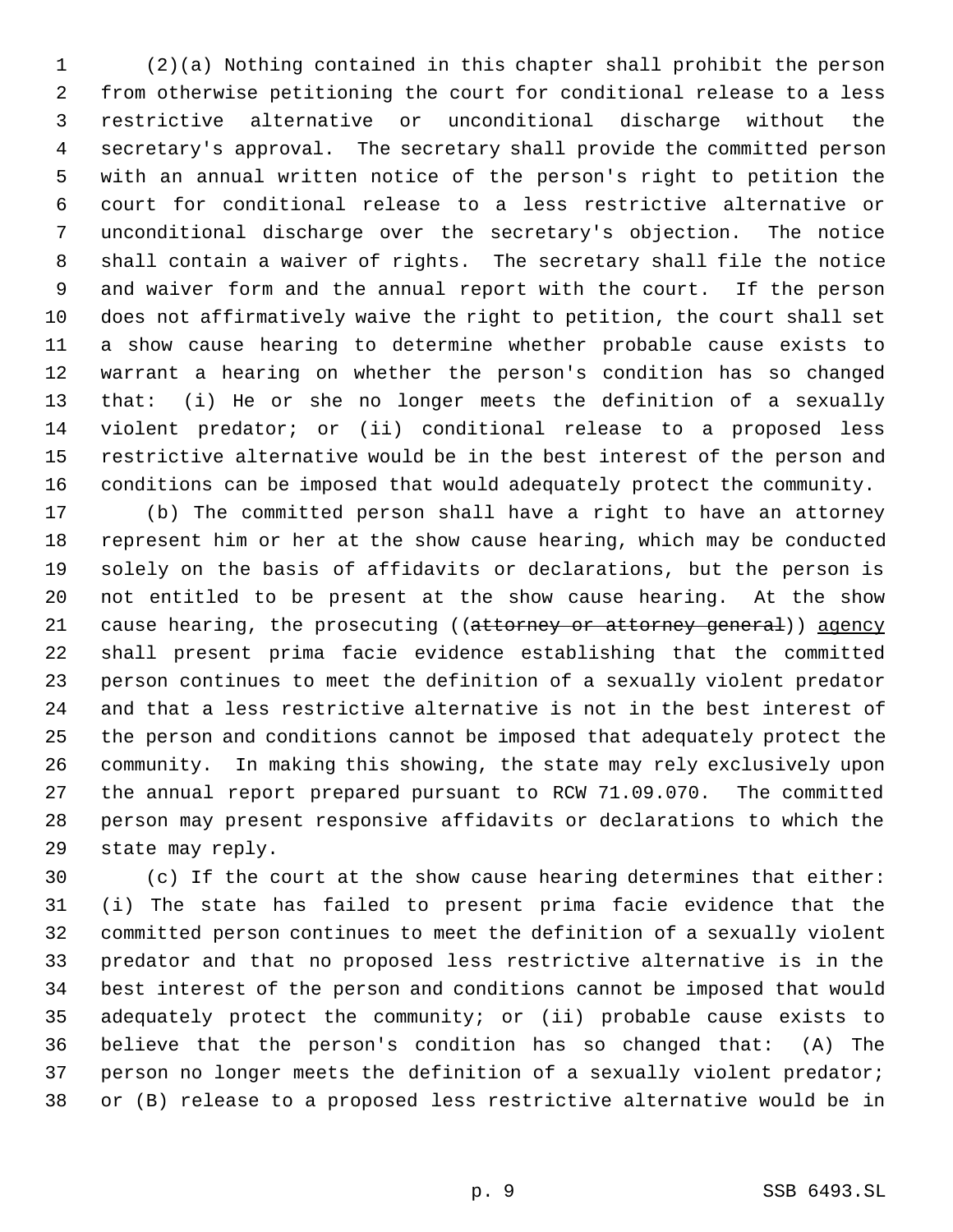the best interest of the person and conditions can be imposed that would adequately protect the community, then the court shall set a hearing on either or both issues.

 (d) If the court has not previously considered the issue of release to a less restrictive alternative, either through a trial on the merits or through the procedures set forth in RCW 71.09.094(1), the court shall consider whether release to a less restrictive alternative would be in the best interests of the person and conditions can be imposed that would adequately protect the community, without considering whether the person's condition has changed. The court may not find probable cause for a trial addressing less restrictive alternatives unless a proposed less restrictive alternative placement meeting the conditions of RCW 71.09.092 is presented to the court at the show cause hearing.

 (3)(a) At the hearing resulting from subsection (1) or (2) of this section, the committed person shall be entitled to be present and to the benefit of all constitutional protections that were afforded to the person at the initial commitment proceeding. The prosecuting agency shall represent the state and shall have a right to a jury trial and to have the committed person evaluated by experts chosen by the state. 21 ((The  $-department - is -respondible - for - the - cost - of - one - expect - or$ 22 professional - person - to - conduct - an - evaluation - on - the - prosecuting 23 agency's-behalf.)) The prosecuting agency shall have a right to a 24 current evaluation of the person by experts chosen by the state. The judge may require the person to complete any or all of the following 26 procedures or tests if requested by the evaluator: (i) A clinical 27 interview; (ii) psychological testing; (iii) plethysmograph testing; 28 and (iv) polygraph testing. The judge may order the person to complete 29 any other procedures and tests relevant to the evaluation. The state is responsible for the costs of the evaluation. The committed person shall also have the right to a jury trial and the right to have experts evaluate him or her on his or her behalf and the court shall appoint an expert if the person is indigent and requests an appointment.

 (b) Whenever any indigent person is subjected to an evaluation 35 under (a) of this subsection, the ((department)) office of public defense is responsible for the cost of one expert or professional person conducting an evaluation on the person's behalf. When the person wishes to be evaluated by a qualified expert or professional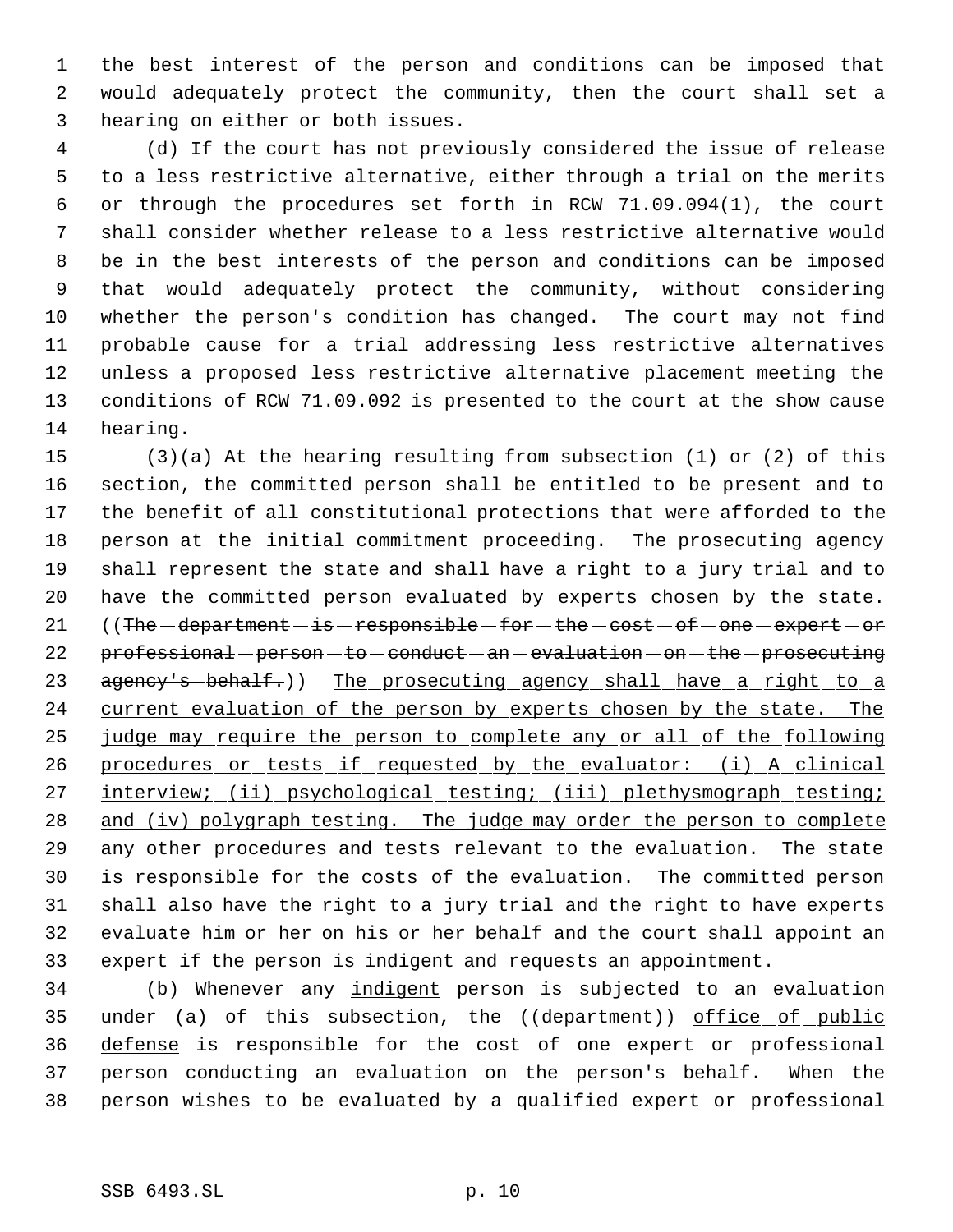person of his or her own choice, such expert or professional person must be permitted to have reasonable access to the person for the purpose of such evaluation, as well as to all relevant medical and psychological records and reports. In the case of a person who is indigent, the court shall, upon the person's request, assist the person in obtaining an expert or professional person to perform an evaluation or participate in the hearing on the person's behalf. Nothing in this chapter precludes the person from paying for additional expert services at his or her own expense.

 (c) If the issue at the hearing is whether the person should be unconditionally discharged, the burden of proof shall be upon the state to prove beyond a reasonable doubt that the committed person's condition remains such that the person continues to meet the definition of a sexually violent predator. Evidence of the prior commitment trial and disposition is admissible. The recommitment proceeding shall otherwise proceed as set forth in RCW 71.09.050 and 71.09.060.

 (d) If the issue at the hearing is whether the person should be conditionally released to a less restrictive alternative, the burden of proof at the hearing shall be upon the state to prove beyond a reasonable doubt that conditional release to any proposed less restrictive alternative either: (i) Is not in the best interest of the committed person; or (ii) does not include conditions that would adequately protect the community. Evidence of the prior commitment trial and disposition is admissible.

 (4)(a) Probable cause exists to believe that a person's condition has "so changed," under subsection (2) of this section, only when evidence exists, since the person's last commitment trial, or less restrictive alternative revocation proceeding, of a substantial change in the person's physical or mental condition such that the person either no longer meets the definition of a sexually violent predator or that a conditional release to a less restrictive alternative is in the person's best interest and conditions can be imposed to adequately protect the community.

 (b) A new trial proceeding under subsection (3) of this section may be ordered, or a trial proceeding may be held, only when there is current evidence from a licensed professional of one of the following and the evidence presents a change in condition since the person's last commitment trial proceeding: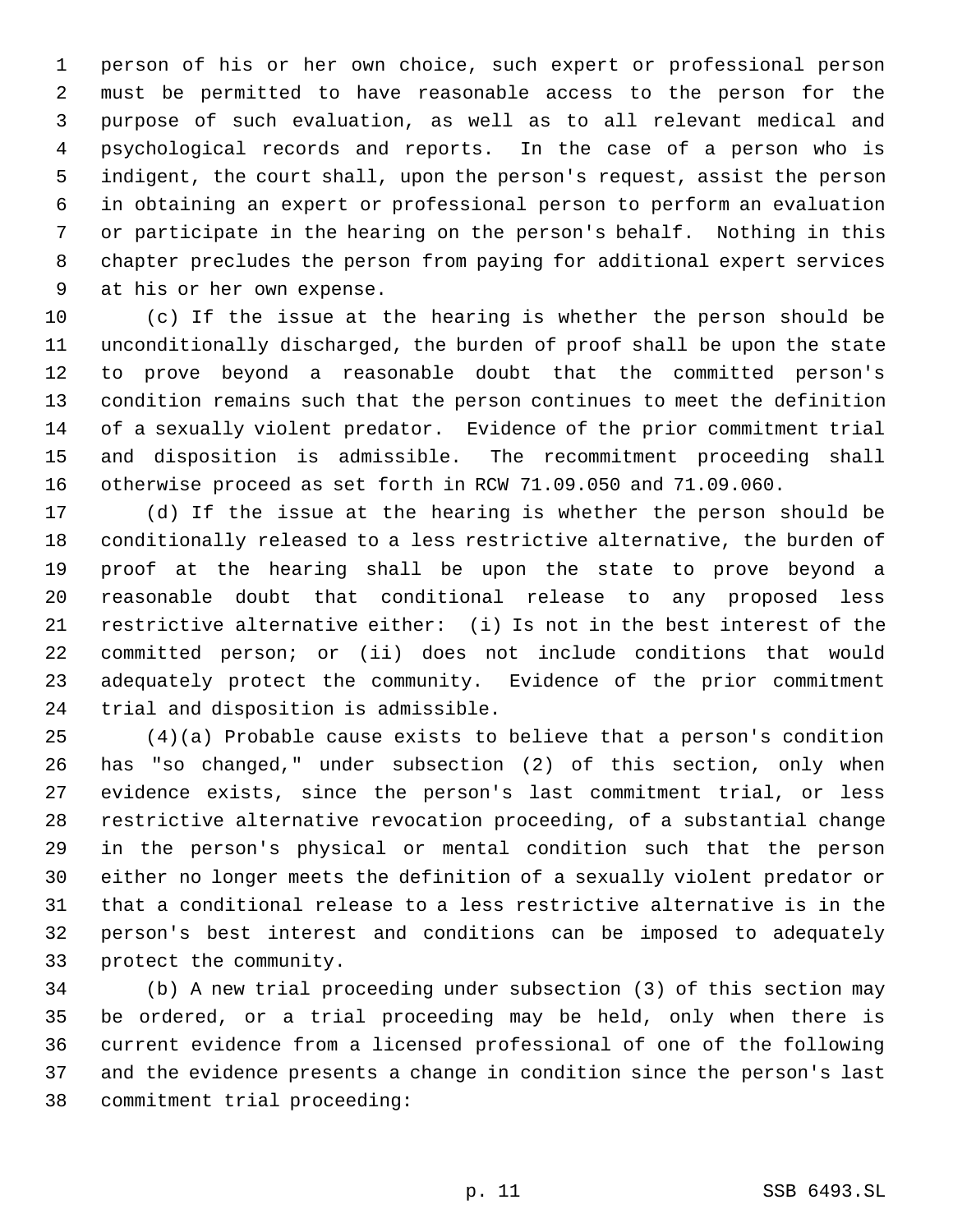(i) An identified physiological change to the person, such as paralysis, stroke, or dementia, that renders the committed person unable to commit a sexually violent act and this change is permanent; or

 (ii) A change in the person's mental condition brought about through positive response to continuing participation in treatment which indicates that the person meets the standard for conditional release to a less restrictive alternative or that the person would be safe to be at large if unconditionally released from commitment.

 (c) For purposes of this section, a change in a single demographic factor, without more, does not establish probable cause for a new trial proceeding under subsection (3) of this section. As used in this section, a single demographic factor includes, but is not limited to, a change in the chronological age, marital status, or gender of the committed person.

 (5) The jurisdiction of the court over a person civilly committed pursuant to this chapter continues until such time as the person is unconditionally discharged.

 (6) During any period of confinement pursuant to a criminal conviction, or for any period of detention awaiting trial on criminal charges, this section is suspended.

 NEW SECTION. **Sec. 8.** A new section is added to chapter 71.09 RCW to read as follows:

 The following activities, unless provided as part of investigation and preparation for any hearing or trial under this chapter, are beyond the scope of representation of an attorney under contract with the office of public defense pursuant to chapter 2.70 RCW for the purposes of providing indigent defense services in sexually violent predator civil commitment proceedings:

 (1) Investigation or legal representation challenging the conditions of confinement at the special commitment center or any secure community transition facility;

 (2) Investigation or legal representation for making requests under the public records act, chapter 42.56 RCW;

 (3) Legal representation or advice regarding filing a grievance with the department as part of its grievance policy or procedure;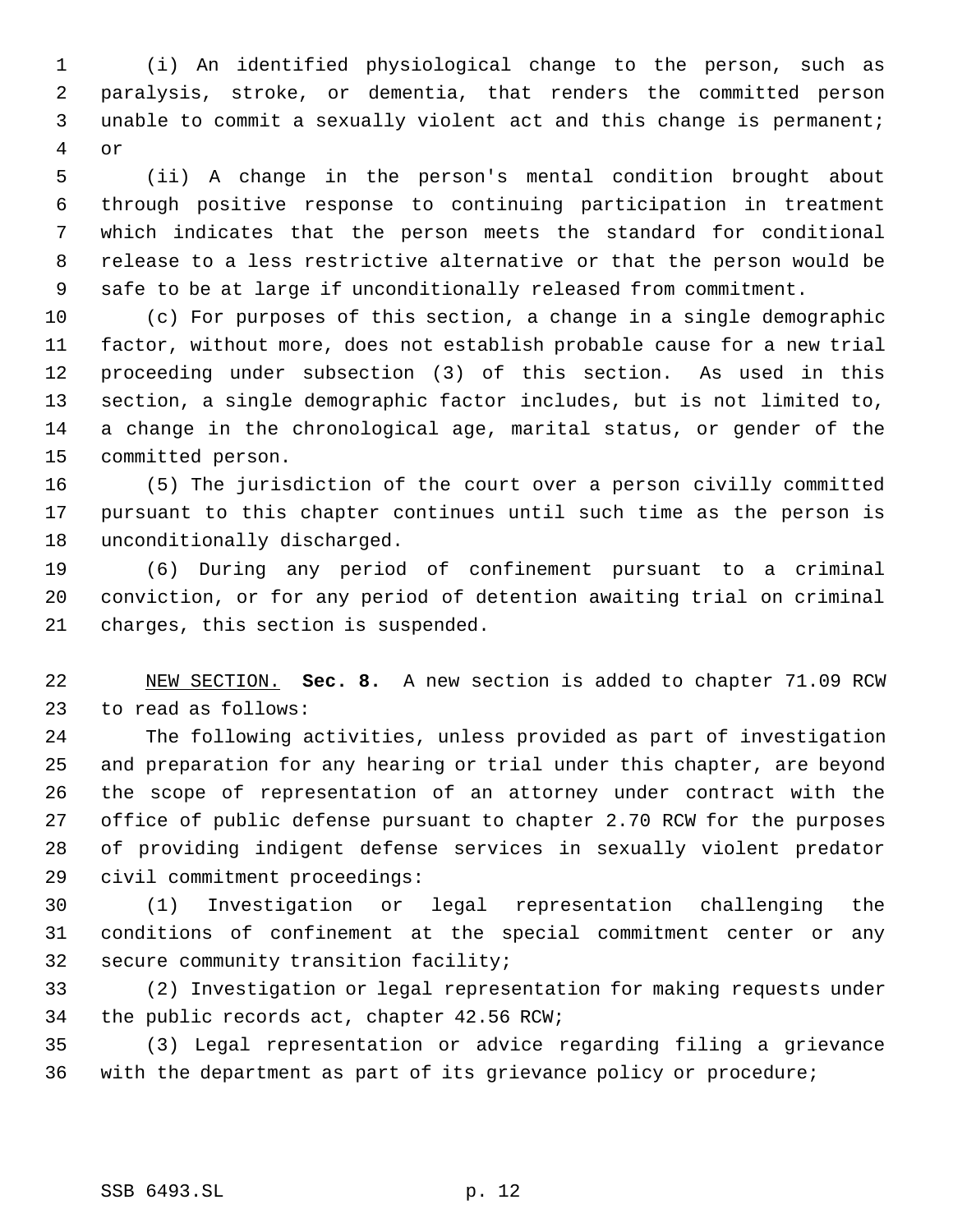(4) Such other activities as may be excluded by policy or contract with the office of public defense.

 NEW SECTION. **Sec. 9.** A new section is added to chapter 71.09 RCW to read as follows:

 (1) The office of public defense is responsible for the cost of one expert or professional person conducting an evaluation on an indigent person's behalf as provided in RCW 71.09.050, 71.09.070, or 71.09.090.

 (2) Expert evaluations are capped at ten thousand dollars, to include all professional fees, travel, per diem, and other costs. Partial evaluations are capped at five thousand five hundred dollars and expert services apart from an evaluation, exclusive of testimony at trial or depositions, are capped at six thousand dollars.

 (3) The office of public defense will pay for the costs related to the evaluation of an indigent person by an additional examiner or in excess of the stated fee caps only upon a finding by the superior court that such appointment or extraordinary fees are for good cause.

 **Sec. 10.** RCW 71.09.110 and 2010 1st sp.s. c 28 s 3 are each amended to read as follows:

 The department of social and health services shall be responsible 20 for  $((aH))$  the costs relating to the  $((evaluation and))$  treatment of persons committed to their custody whether in a secure facility or 22 under a less restrictive alternative ((under-any-provision-of)) as 23 provided in this chapter. ((The secretary shall adopt rules to contain  $costs - relating - to - reimburst-for - evaluation - services.)$  Reimbursement may be obtained by the department for the cost of care and treatment of persons committed to its custody whether in a secure facility or under a less restrictive alternative pursuant to RCW 43.20B.330 through 43.20B.370.

 **Sec. 11.** RCW 71.09.120 and 1990 c 3 s 1012 are each amended to read as follows:

 $(1)$  In addition to any other information required to be released under this chapter, the department is authorized, pursuant to RCW 4.24.550, to release relevant information that is necessary to protect the public, concerning a specific sexually violent predator committed under this chapter.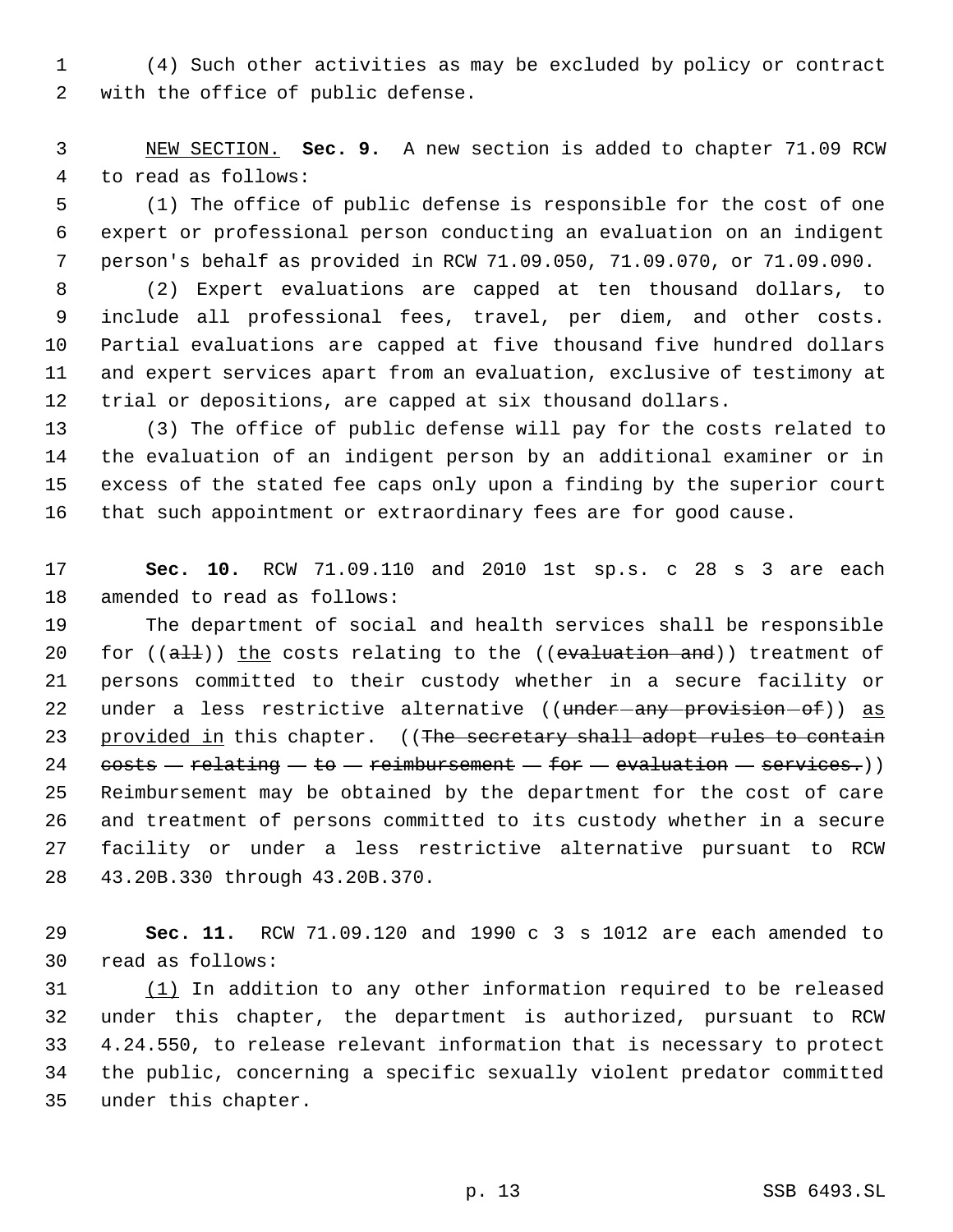(2) The department and the courts are authorized to release to the 2 office of public defense records needed to implement the office's administration of public defense in these cases, including research, 4 reports, and other functions as required by RCW 2.70.020 and section 2 5 of this act. The office of public defense shall maintain the 6 confidentiality of all confidential information included in the records.

 (3) The inspection or copying of any nonexempt public record by 9 persons residing in a civil commitment facility for sexually violent predators may be enjoined following procedures identified in RCW 42.56.565. The injunction may be requested by:

12 (a) An agency or its representative;

(b) A person named in the record or his or her representative;

 (c) A person to whom the request specifically pertains or his or her representative.

 **Sec. 12.** RCW 71.09.140 and 1995 c 216 s 17 are each amended to read as follows:

 (1) At the earliest possible date, and in no event later than thirty days before conditional release or unconditional discharge, except in the event of escape, the department of social and health services shall send written notice of conditional release, unconditional discharge, or escape, to the following:

 (a) The chief of police of the city, if any, in which the person will reside or in which placement will be made under a less restrictive alternative;

 (b) The sheriff of the county in which the person will reside or in which placement will be made under a less restrictive alternative; and

 (c) The sheriff of the county where the person was last convicted of a sexually violent offense, if the department does not know where the person will reside.

 The department shall notify the state patrol of the release of all sexually violent predators and that information shall be placed in the Washington crime information center for dissemination to all law enforcement.

 (2) The same notice as required by subsection (1) of this section shall be sent to the following if such notice has been requested in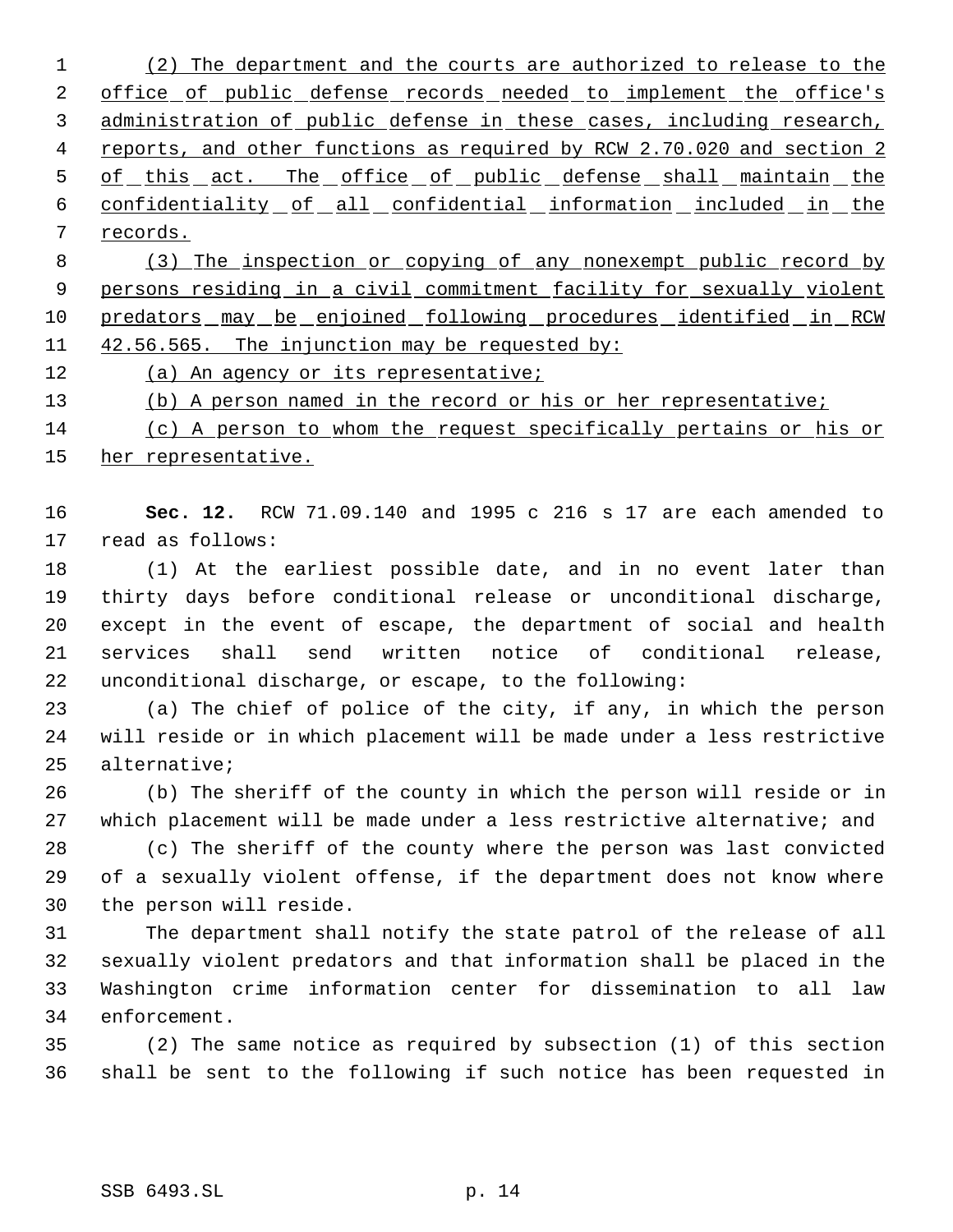writing about a specific person found to be a sexually violent predator under this chapter:

 (a) The victim or victims of any sexually violent offenses for which the person was convicted in the past or the victim's next of kin if the crime was a homicide. "Next of kin" as used in this section means a person's spouse, parents, siblings, and children;

 (b) Any witnesses who testified against the person in his or her commitment trial under RCW 71.09.060; and

9 (c) Any person specified in writing by the prosecuting ((attorney)) agency.

 Information regarding victims, next of kin, or witnesses requesting the notice, information regarding any other person specified in writing 13 by the prosecuting ((attorney)) agency to receive the notice, and the notice are confidential and shall not be available to the committed person.

 (3) If a person committed as a sexually violent predator under this chapter escapes from a department of social and health services facility, the department shall immediately notify, by the most reasonable and expedient means available, the chief of police of the city and the sheriff of the county in which the committed person resided immediately before his or her commitment as a sexually violent predator, or immediately before his or her incarceration for his or her most recent offense. If previously requested, the department shall also notify the witnesses and the victims of the sexually violent offenses for which the person was convicted in the past or the victim's next of kin if the crime was a homicide. If the person is recaptured, the department shall send notice to the persons designated in this subsection as soon as possible but in no event later than two working days after the department learns of such recapture.

 (4) If the victim or victims of any sexually violent offenses for which the person was convicted in the past or the victim's next of kin, or any witness is under the age of sixteen, the notice required by this section shall be sent to the parents or legal guardian of the child.

 (5) The department of social and health services shall send the notices required by this chapter to the last address provided to the department by the requesting party. The requesting party shall furnish the department with a current address.